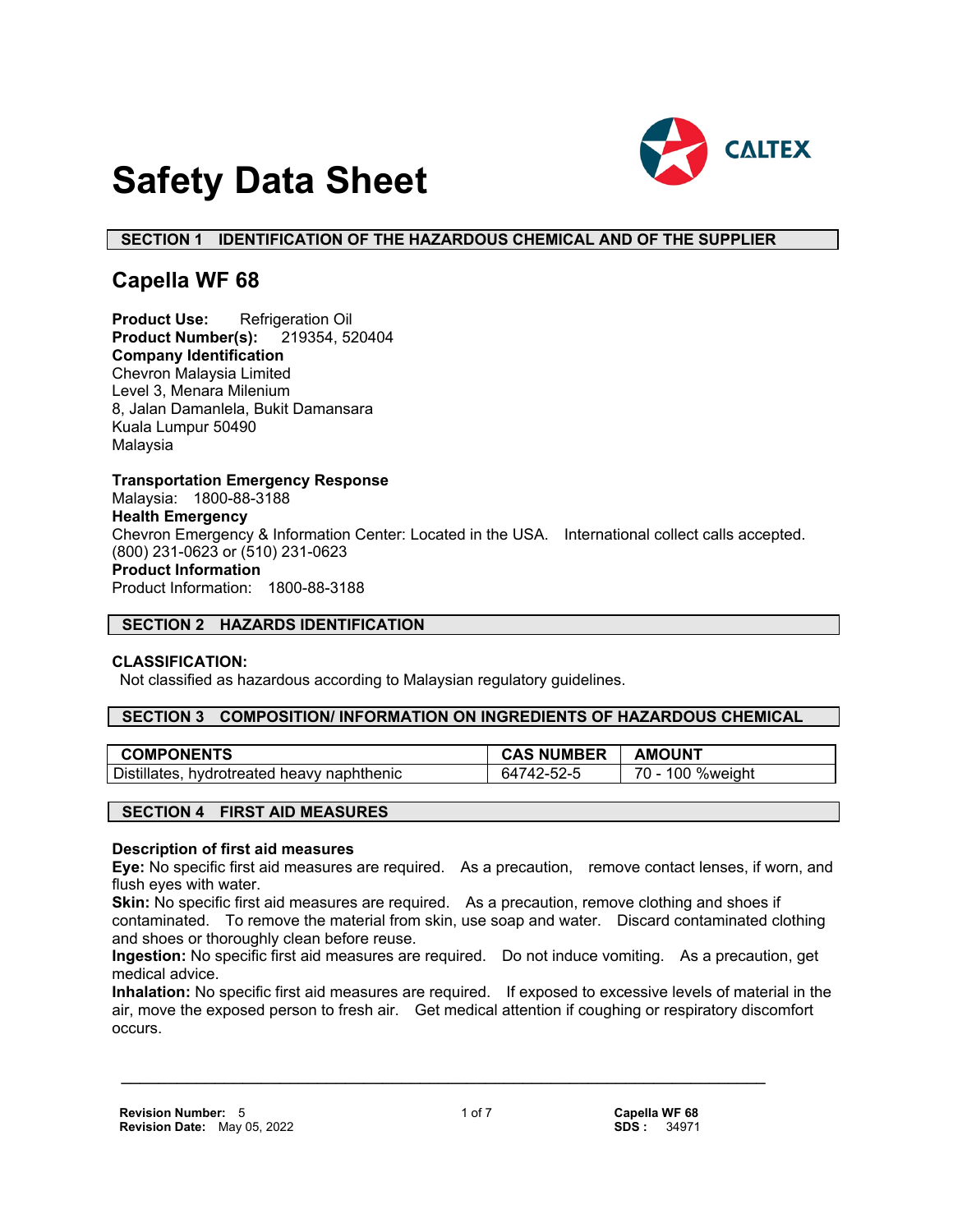## **Most important symptoms and effects, both acute and delayed IMMEDIATE HEALTH EFFECTS**

**Eye:** Not expected to cause prolonged or significant eye irritation.

**Skin:** Contact with the skin is not expected to cause prolonged or significant irritation. Contact with the skin is not expected to cause an allergic skin response. Not expected to be harmful to internal organs if absorbed through the skin.

**Ingestion:** Not expected to be harmful if swallowed.

**Inhalation:** Not expected to be harmful if inhaled. Contains a petroleum-based mineral oil. May cause respiratory irritation or other pulmonary effects following prolonged or repeated inhalation of oil mist at airborne levels above the recommended mineral oil mist exposure limit. Symptoms of respiratory irritation may include coughing and difficulty breathing.

**Indication of any immediate medical attention and special treatment needed** Not applicable

## **SECTION 5 FIRE FIGHTING MEASURES**

**EXTINGUISHING MEDIA:** Use water fog, foam, dry chemical or carbon dioxide (CO2) to extinguish flames.

## **PROTECTION OF FIRE FIGHTERS:**

**Fire Fighting Instructions:** This material will burn although it is not easily ignited. See Section 7 for proper handling and storage. For fires involving this material, do not enter any enclosed or confined fire space without proper protective equipment, including self-contained breathing apparatus. **Combustion Products:** Highly dependent on combustion conditions. A complex mixture of airborne solids, liquids, and gases including carbon monoxide, carbon dioxide, and unidentified organic compounds will be evolved when this material undergoes combustion.

## **SECTION 6 ACCIDENTAL RELEASE MEASURES**

**Personal Precautions, Protective Equipment and Emergency Procedures:** Eliminate all sources of ignition in vicinity of spilled material.

**Environmental Precautions:** Stop the source of the release if you can do it without risk. Contain release to prevent further contamination of soil, surface water or groundwater.

**Methods and Material For Containment and Cleaning Up:** Clean up spill as soon as possible, observing precautions in Exposure Controls/Personal Protection. Use appropriate techniques such as applying non-combustible absorbent materials or pumping. Where feasible and appropriate, remove contaminated soil and dispose of in a manner consistent with applicable requirements. Place other contaminated materials in disposable containers and dispose of in a manner consistent with applicable requirements.Report spills to local authorities as appropriate or required.

## **SECTION 7 HANDLING AND STORAGE**

**General Handling Information:** Avoid contaminating soil or releasing this material into sewage and drainage systems and bodies of water.

**Static Hazard:** Electrostatic charge may accumulate and create a hazardous condition when handling this material. To minimize this hazard, bonding and grounding may be necessary but may not, by themselves, be sufficient. Review all operations which have the potential of generating and accumulating an electrostatic charge and/or a flammable atmosphere (including tank and container filling, splash filling, tank cleaning, sampling, gauging, switch loading, filtering, mixing, agitation, and vacuum truck operations) and use appropriate mitigating procedures.

**Container Warnings:** Container is not designed to contain pressure. Do not use pressure to empty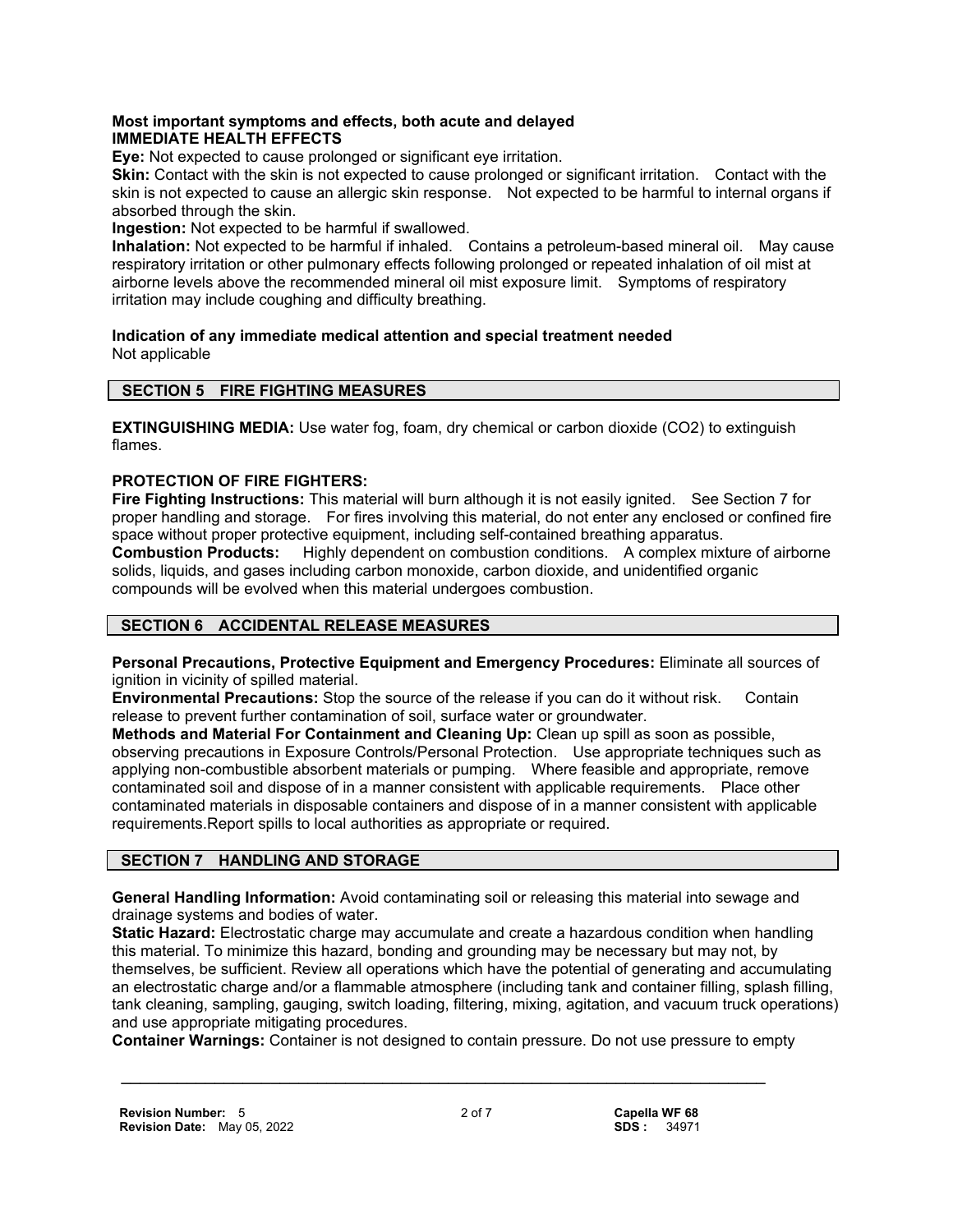container or it may rupture with explosive force. Empty containers retain product residue (solid, liquid, and/or vapor) and can be dangerous. Do not pressurize, cut, weld, braze, solder, drill, grind, or expose such containers to heat, flame, sparks, static electricity, or other sources of ignition. They may explode and cause injury or death. Empty containers should be completely drained, properly closed, and promptly returned to a drum reconditioner or disposed of properly.

## **SECTION 8 EXPOSURE CONTROLS/PERSONAL PROTECTION**

## **GENERAL CONSIDERATIONS:**

Consider the potential hazards of this material (see Section 2), applicable exposure limits, job activities, and other substances in the work place when designing engineering controls and selecting personal protective equipment. If engineering controls or work practices are not adequate to prevent exposure to harmful levels of this material, the personal protective equipment listed below is recommended. The user should read and understand all instructions and limitations supplied with the equipment since protection is usually provided for a limited time or under certain circumstances.

## **ENGINEERING CONTROLS:**

Use in a well-ventilated area.

## **PERSONAL PROTECTIVE EQUIPMENT**

**Eye/Face Protection:** No special eye protection is normally required. Where splashing is possible, wear safety glasses with side shields as a good safety practice.

**Skin Protection:** No special protective clothing is normally required. Where splashing is possible, select protective clothing depending on operations conducted, physical requirements and other substances in the workplace. Suggested materials for protective gloves include: Nitrile Rubber, Silver Shield, Viton. **Respiratory Protection:** No respiratory protection is normally required. If user operations generate an oil mist, determine if airborne concentrations are below the occupational exposure limit for mineral oil mist. If not, wear an approved respirator that provides adequate protection from the measured concentrations of this material. For air-purifying respirators use a particulate cartridge. Use a positive pressure air-supplying respirator in circumstances where air-purifying respirators may not provide adequate protection.

## **Occupational Exposure Limits:**

| Component                                        | Agency   | Form | <b>TWA</b>         | ' STEL | Ceiling | <b>Notation</b> |
|--------------------------------------------------|----------|------|--------------------|--------|---------|-----------------|
| Distillates, hydrotreated<br>heavy naphthenic    | Malavsia | Mist | $5 \text{ ma/m}$ 3 | $-$    | $- -$   | $- -$           |
| Canault local outborition for annropriate values |          |      |                    |        |         |                 |

Consult local authorities for appropriate values.

 **SECTION 9 PHYSICAL AND CHEMICAL PROPERTIES**

## **Attention: the data below are typical values and do not constitute a specification.**

 **\_\_\_\_\_\_\_\_\_\_\_\_\_\_\_\_\_\_\_\_\_\_\_\_\_\_\_\_\_\_\_\_\_\_\_\_\_\_\_\_\_\_\_\_\_\_\_\_\_\_\_\_\_\_\_\_\_\_\_\_\_\_\_\_\_\_\_\_\_ Color:** Brown to yellow **Physical State:** Liquid **Odor:** Petroleum odor **Odor Threshold:** No data available **pH:** Not Applicable **Vapor Pressure:** No data available **Vapor Density (Air = 1):** No data available **Boiling Point:** No data available **Boiling Range:** No data available **Solubility:** Soluble in hydrocarbons; insoluble in water **Freezing Point:** No data available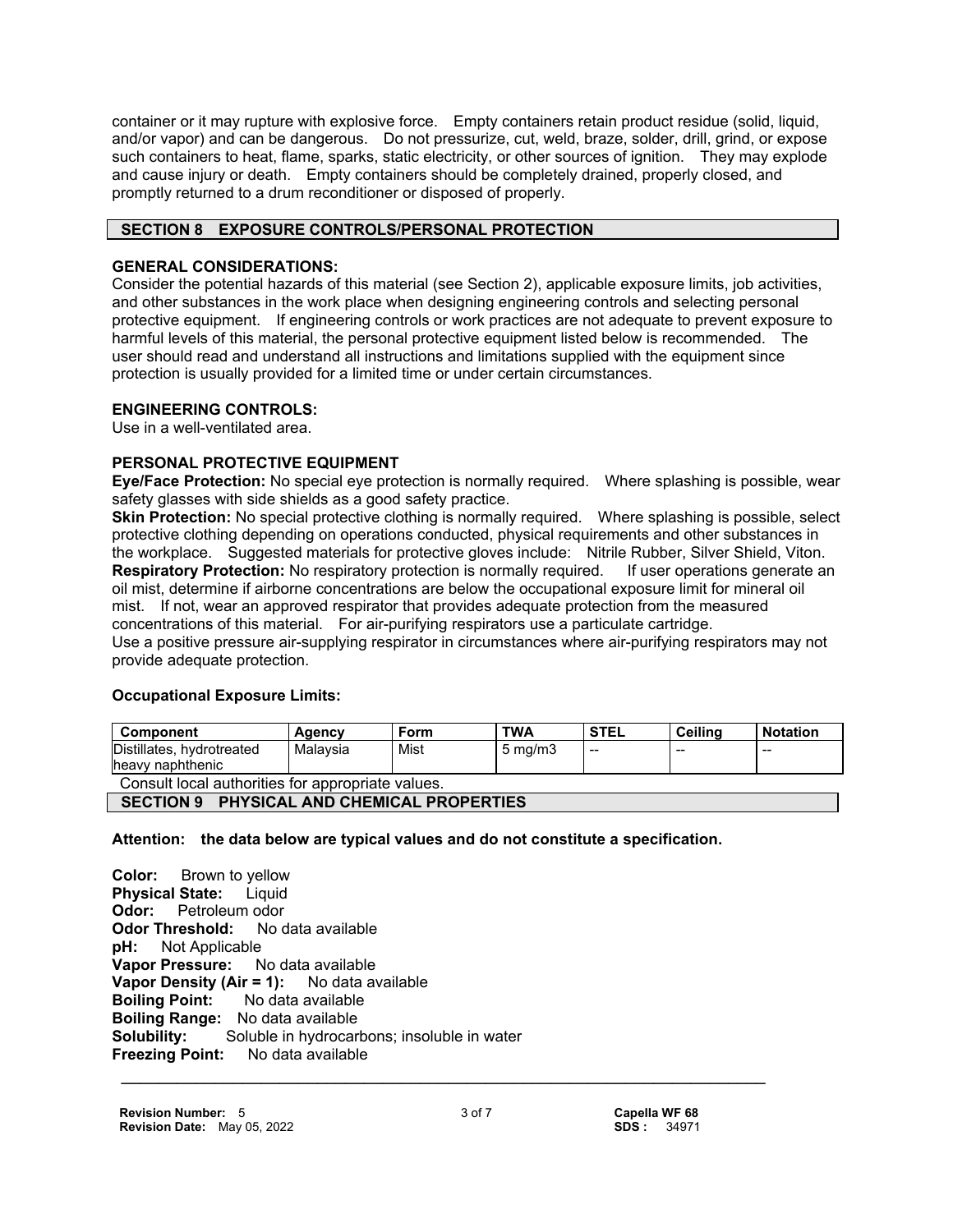**Melting Point:** No data available **Specific Gravity:** 0.9009 - 0.9190 @ 15.6°C (60.1°F) **Density:** 0.91 kg/l @ 15°C (59°F) **Viscosity:** 28.50 mm2/s - 67.80 mm2/s @ 40°C (104°F) **Evaporation Rate:** No data available **Decomposition temperature:** No data available **Octanol/Water Partition Coefficient:** No data available

#### **FLAMMABLE PROPERTIES:**

**Flashpoint:** (Cleveland Open Cup) 166 °C (331 °F) (Minimum) **Autoignition:** No data available **Flammability (Explosive) Limits (% by volume in air):** Lower: No data available Upper: No data available

## **SECTION 10 STABILITY AND REACTIVITY**

**Reactivity:** May react with strong acids or strong oxidizing agents, such as chlorates, nitrates, peroxides, etc.

**Chemical Stability:** This material is considered stable under normal ambient and anticipated storage and handling conditions of temperature and pressure.

**Incompatibility With Other Materials:** Not applicable

**Hazardous Decomposition Products:** None known (None expected) **Hazardous Polymerization:** Hazardous polymerization will not occur.

## **SECTION 11 TOXICOLOGICAL INFORMATION**

## **IMMEDIATE HEALTH EFFECTS**

**Eye Irritation:** The material is not considered an eye irritant. The product has not been tested. The statement is based on evaluation of data for similar materials or product components. **Skin Irritation:** The material is not considered a skin irritant. The product has not been tested. The statement is based on evaluation of data for similar materials or product components. **Skin Sensitization:** The material is not considered a skin sensitizer. The product has not been tested. The statement is based on evaluation of data for similar materials or product components. **Acute Dermal Toxicity:** The material is not considered a dermal toxicant. The product has not been tested. The statement is based on evaluation of data for similar materials or product components. **Acute Oral Toxicity:** The material is not considered an oral toxicant. The product has not been tested. The statement is based on evaluation of data for similar materials or product components. **Acute Inhalation Toxicity:** The material is not considered an inhalation toxicant. The product has not been tested. The statement is based on evaluation of data for similar materials or product components. **Acute Toxicity Estimate:** Not Determined

**Germ Cell Mutagenicity:** The material is not considered a mutagen. The product has not been tested. The statement is based on evaluation of data for similar materials or product components.

**Carcinogenicity:** The material is not considered a carcinogen. The product has not been tested. The statement is based on evaluation of data for similar materials or product components.

**Reproductive Toxicity:** The material is not considered a reproductive toxicant. The product has not been tested. The statement is based on evaluation of data for similar materials or product components.

**Specific Target Organ Toxicity - Single Exposure:** The material is not considered a target organ toxicant (single exposure). The product has not been tested. The statement is based on evaluation of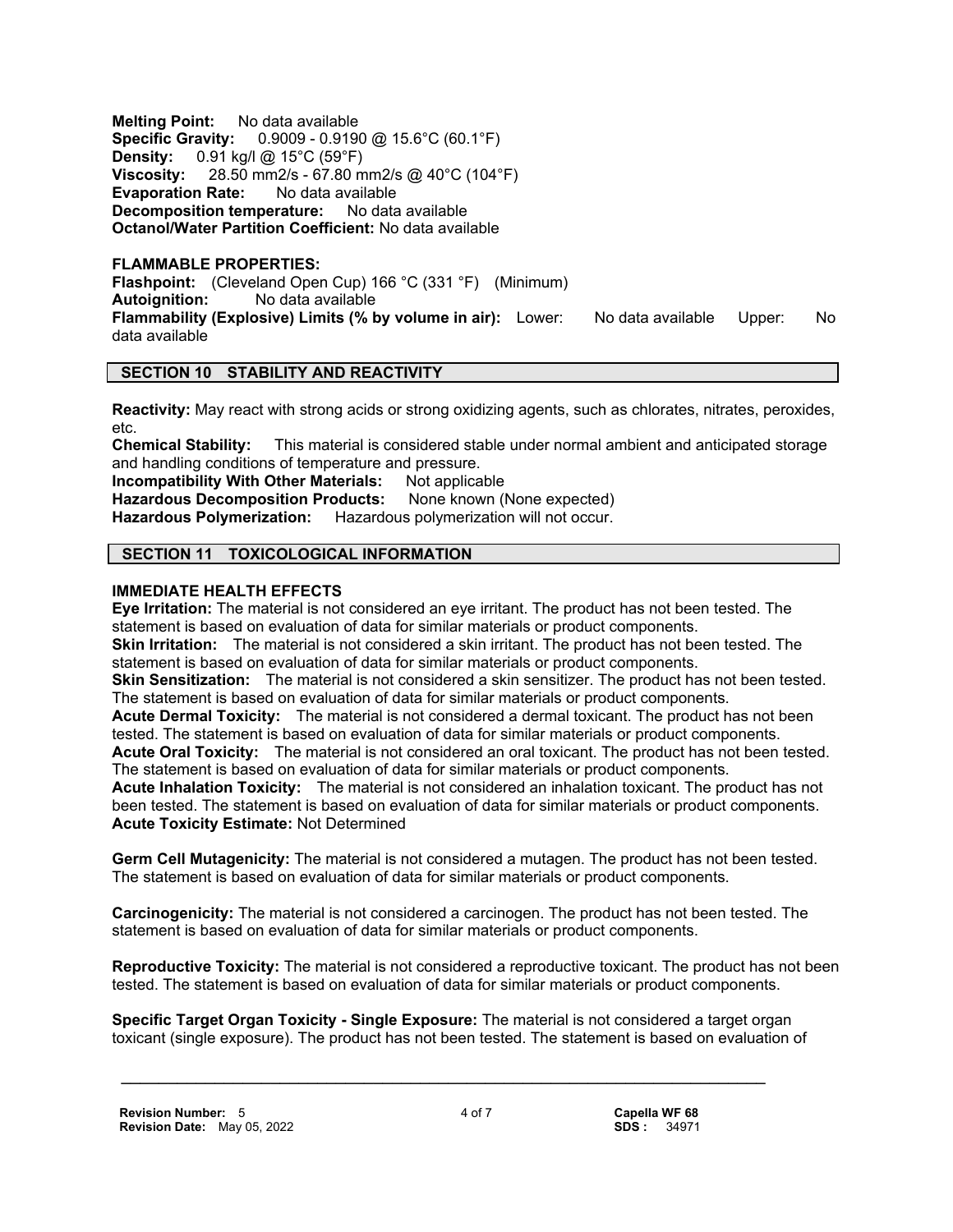data for similar materials or product components.

**Specific Target Organ Toxicity - Repeated Exposure:** The material is not considered a target organ toxicant (repeated exposure). The product has not been tested. The statement is based on evaluation of data for similar materials or product components.

**Aspiration Hazard:** The material is not considered an aspiration hazard.

## **ADDITIONAL TOXICOLOGY INFORMATION:**

 This product contains petroleum base oils which may be refined by various processes including severe solvent extraction, severe hydrocracking, or severe hydrotreating. None of the oils requires a cancer warning under the OSHA Hazard Communication Standard (29 CFR 1910.1200). These oils have not been listed in the National Toxicology Program (NTP) Annual Report nor have they been classified by the International Agency for Research on Cancer (IARC) as; carcinogenic to humans (Group 1), probably carcinogenic to humans (Group 2A), or possibly carcinogenic to humans (Group 2B).

 These oils have not been classified by the American Conference of Governmental Industrial Hygienists (ACGIH) as: confirmed human carcinogen (A1), suspected human carcinogen (A2), or confirmed animal carcinogen with unknown relevance to humans (A3).

## **SECTION 12 ECOLOGICAL INFORMATION**

## **ECOTOXICITY**

This material is not expected to be harmful to aquatic organisms. The product has not been tested. The statement has been derived from the properties of the individual components.

## **MOBILITY**

No data available.

## **PERSISTENCE AND DEGRADABILITY**

This material is not expected to be readily biodegradable. The product has not been tested. The statement has been derived from the properties of the individual components.

## **POTENTIAL TO BIOACCUMULATE**

Bioconcentration Factor:No data available. Octanol/Water Partition Coefficient:No data available

## **SECTION 13 DISPOSAL INFORMATION**

Use material for its intended purpose or recycle if possible. Oil collection services are available for used oil recycling or disposal. Place contaminated materials in containers and dispose of in a manner consistent with applicable regulations. Contact your sales representative or local environmental or health authorities for approved disposal or recycling methods.

## **SECTION 14 TRANSPORTATION INFORMATION**

 The description shown may not apply to all shipping situations. Consult 49CFR, or appropriate Dangerous Goods Regulations, for additional description requirements (e.g., technical name) and modespecific or quantity-specific shipping requirements.

**UN Shipping Description:** NOT REGULATED AS DANGEROUS GOODS FOR TRANSPORT UNDER THE UNITED NATIONS MODEL REGULATIONS/RECOMMENDATIONS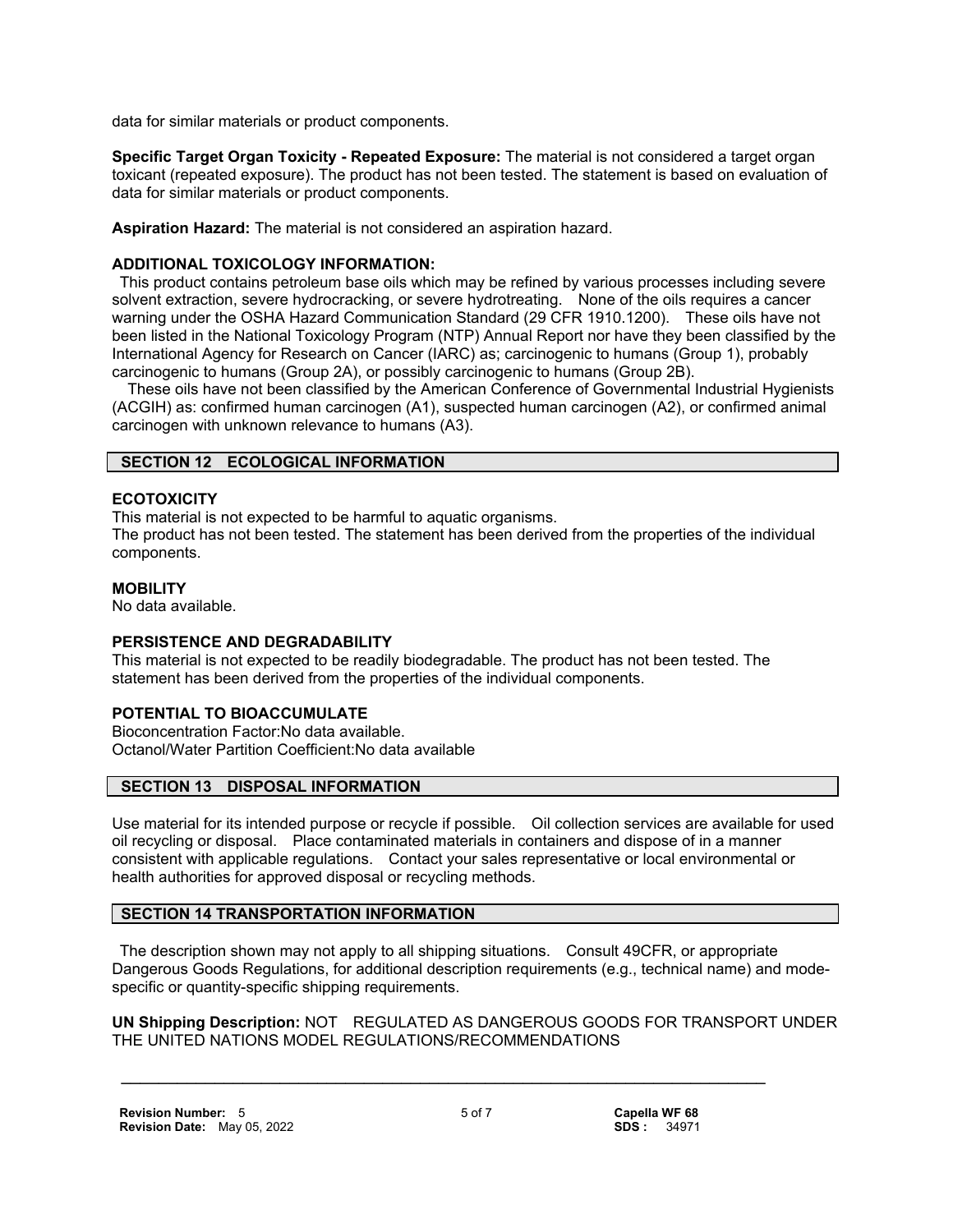**IMO/IMDG Shipping Description:** NOT REGULATED AS DANGEROUS GOODS FOR TRANSPORT UNDER THE IMDG CODE

**ICAO/IATA Shipping Description:** NOT REGULATED AS DANGEROUS GOODS FOR TRANSPORT UNDER ICAO

#### **SECTION 15 REGULATORY INFORMATION**

#### **REGULATORY LISTS SEARCHED:**

 01-1=IARC Group 1 01-2A=IARC Group 2A 01-2B=IARC Group 2B

No components of this material were found on the regulatory lists above.

#### **CHEMICAL INVENTORIES:**

All components comply with the following chemical inventory requirements: AIIC (Australia), DSL (Canada), EINECS (European Union), ENCS (Japan), IECSC (China), KECI (Korea), NZIoC (New Zealand), PICCS (Philippines), TCSI (Taiwan), TSCA (United States).

## **SECTION 16 OTHER INFORMATION**

**REVISION STATEMENT:** SECTION 09 - Physical/Chemical Properties information was modified. SECTION 11 - Toxicological Information information was modified. SECTION 15 - Chemical Inventories information was modified.

**Revision Date:** May 05, 2022

#### **ABBREVIATIONS THAT MAY HAVE BEEN USED IN THIS DOCUMENT:**

| <b>Threshold Limit Value</b><br><b>TLV</b>                    | Time Weighted Average<br><b>TWA</b><br>-                                          |
|---------------------------------------------------------------|-----------------------------------------------------------------------------------|
| <b>STEL</b><br>Short-term Exposure Limit                      | Permissible Exposure Limit<br>PEL<br>$\blacksquare$                               |
|                                                               | <b>Chemical Abstract Service Number</b><br>CAS<br>$\overline{\phantom{a}}$        |
| ACGIH<br>Conference<br>American<br>οf<br>$\sim 100$ m $^{-1}$ | <b>IMO/IMDG</b><br>International Maritime Dangerous<br>$\overline{\phantom{a}}$   |
| Governmental Industrial Hygienists                            | Goods Code                                                                        |
| American Petroleum Institute<br>API<br>$\sim 100$             | <b>Material Safety Data Sheet</b><br><b>MSDS</b>                                  |
| <b>CVX</b><br>Chevron<br>$\sim$                               | National Fire Protection Association  <br><b>NFPA</b><br>$\overline{\phantom{a}}$ |
|                                                               | (USA)                                                                             |
| <b>DOT</b><br>Department of Transportation (USA)<br>-         | National Toxicology Program (USA)<br><b>NTP</b>                                   |
| <b>IARC</b><br>International Agency for Research on           | <b>OSHA</b><br>Occupational Safety and Health                                     |
| Cancer                                                        | Administration                                                                    |

Prepared according to the Malaysia Industry Code of Practice on Chemicals Classification and Hazard Communication 2019 by the Chevron Technical Center, 6001 Bollinger Canyon Road, San Ramon, California 94583.

 **The above information is based on the data of which we are aware and is believed to be correct as of the date hereof. Since this information may be applied under conditions beyond our control and with which we may be unfamiliar and since data made available subsequent to the date hereof may suggest modifications of the information, we do not assume any responsibility for the results of its use. This information is furnished upon condition that the person receiving it shall make his own determination of the suitability of the material for his particular purpose.**